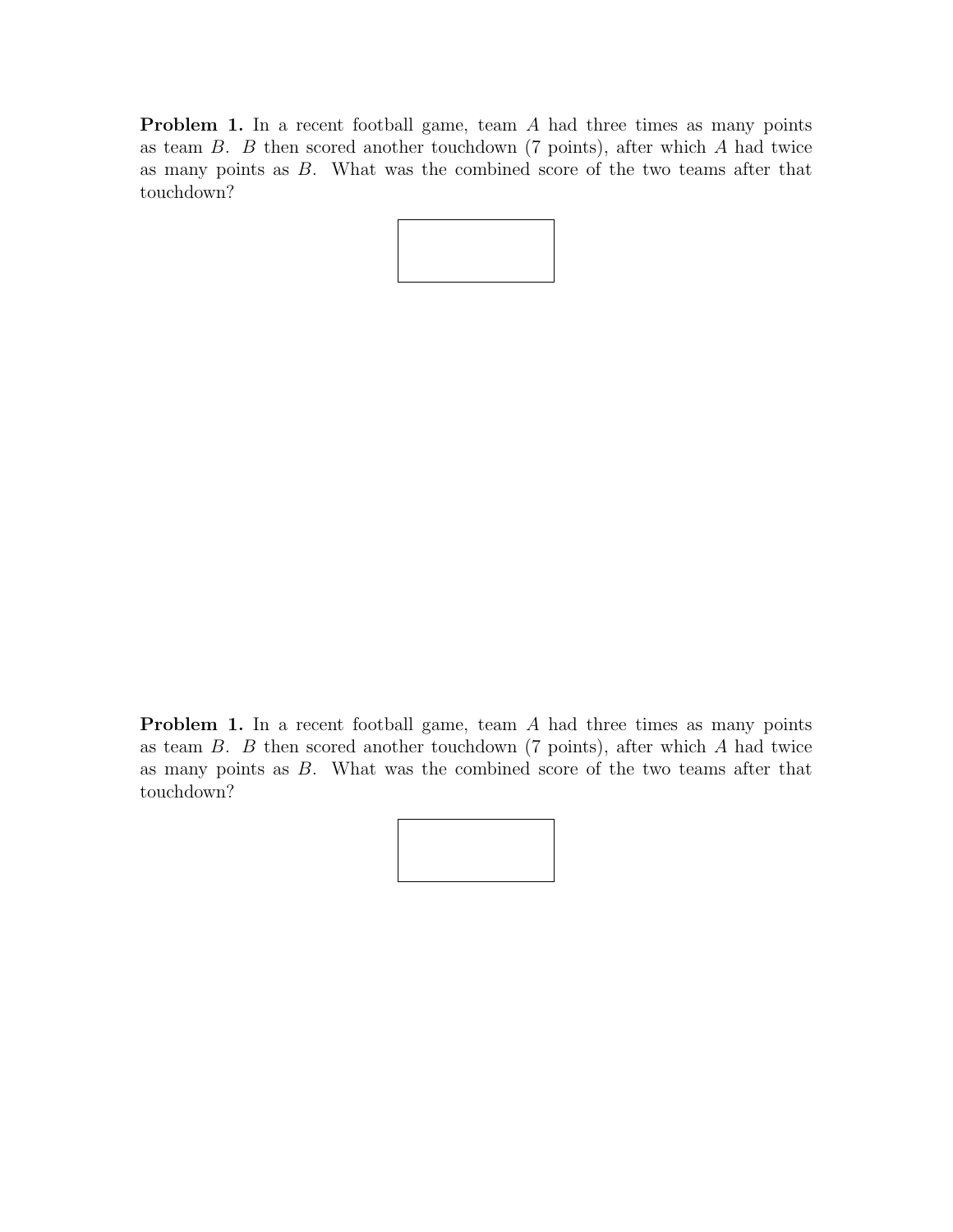Problem 2. What is the maximum number of dots you can choose from a 3 by 3 grid of dots, if no 3 of the chosen dots can be in the same row, the same column, or the same diagonal?







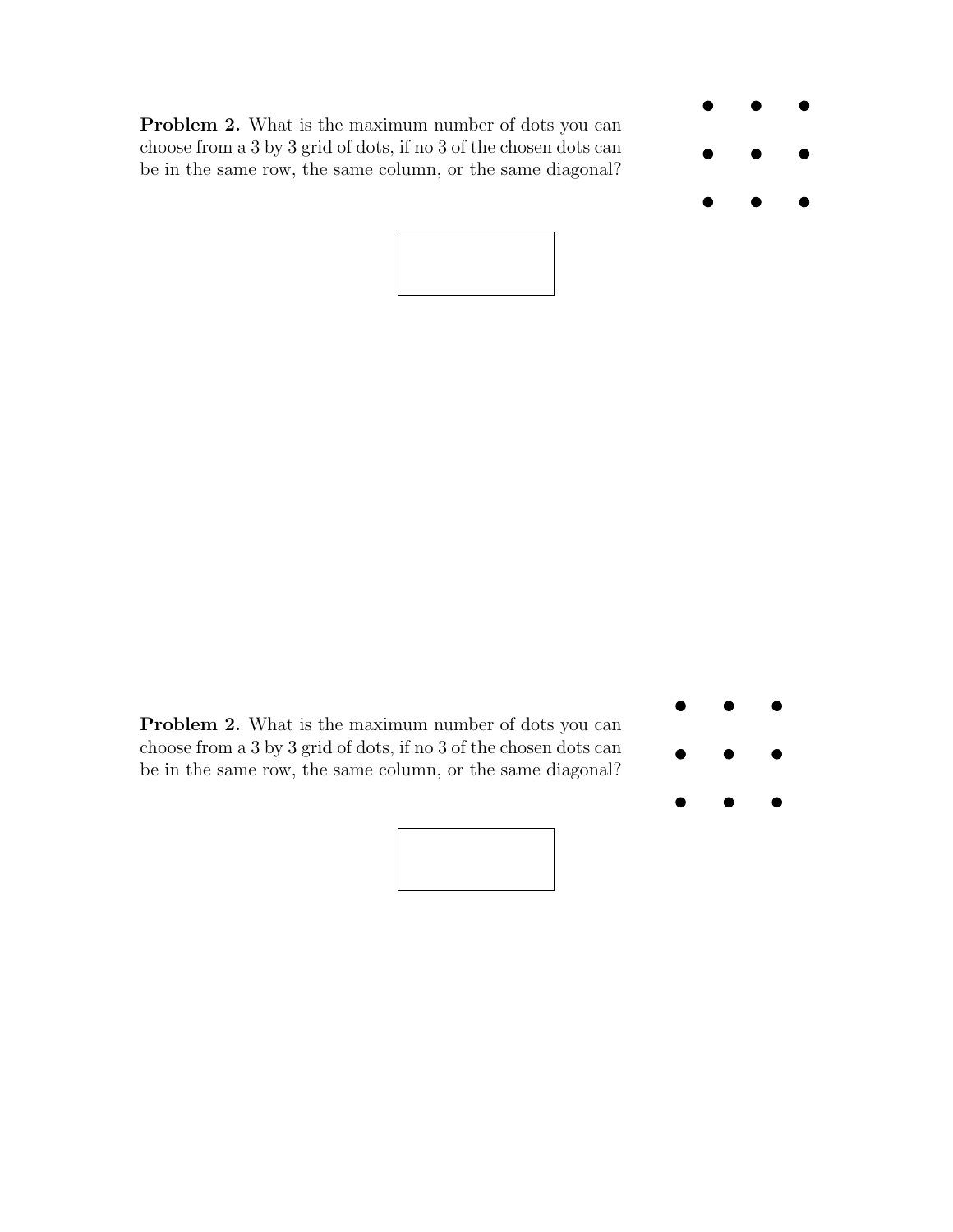

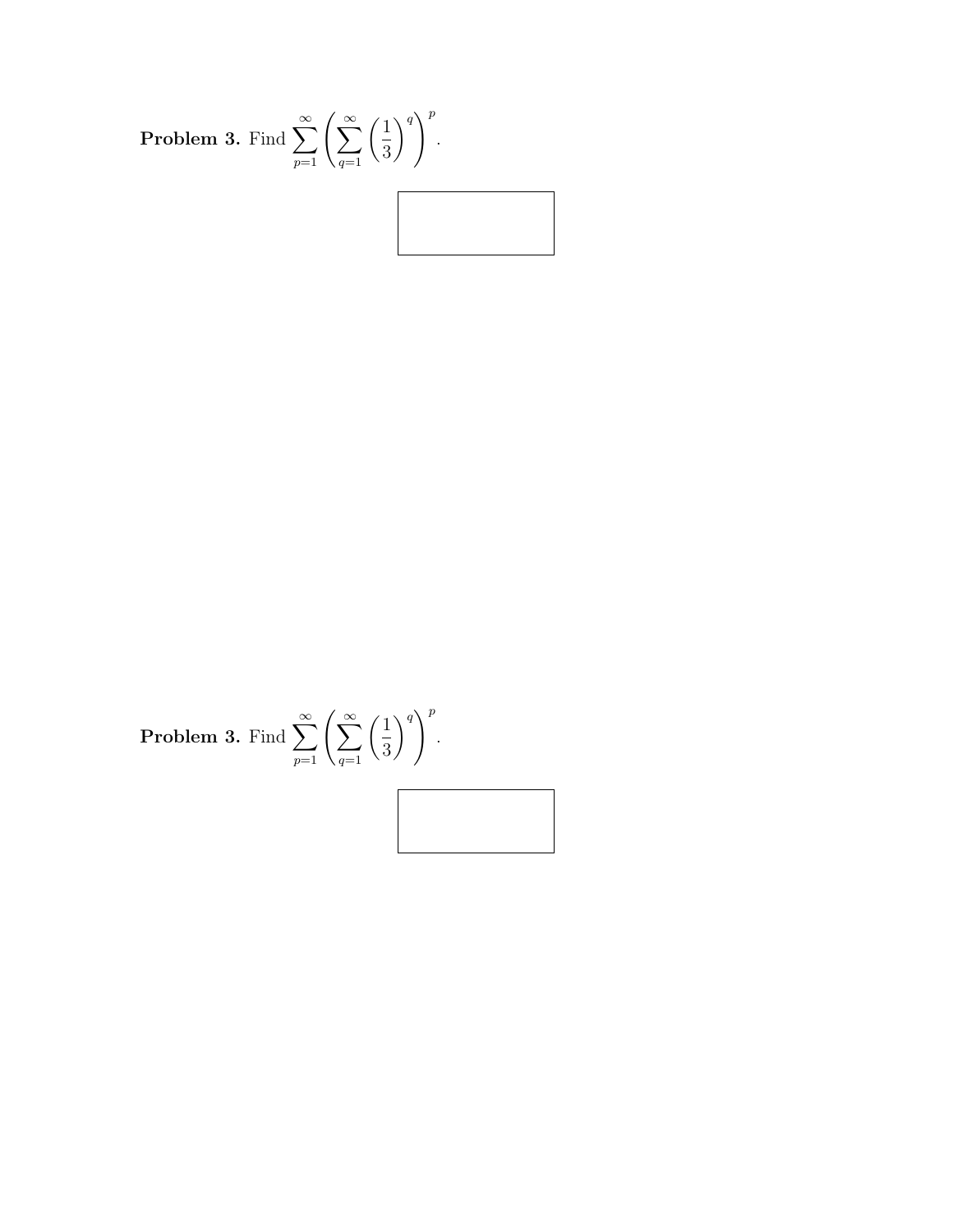Problem 4. How many 1s are in the base 2 expansion of the number whose base 8 expansion is 2017?

Problem 4. How many 1s are in the base 2 expansion of the number whose base 8 expansion is 2017?

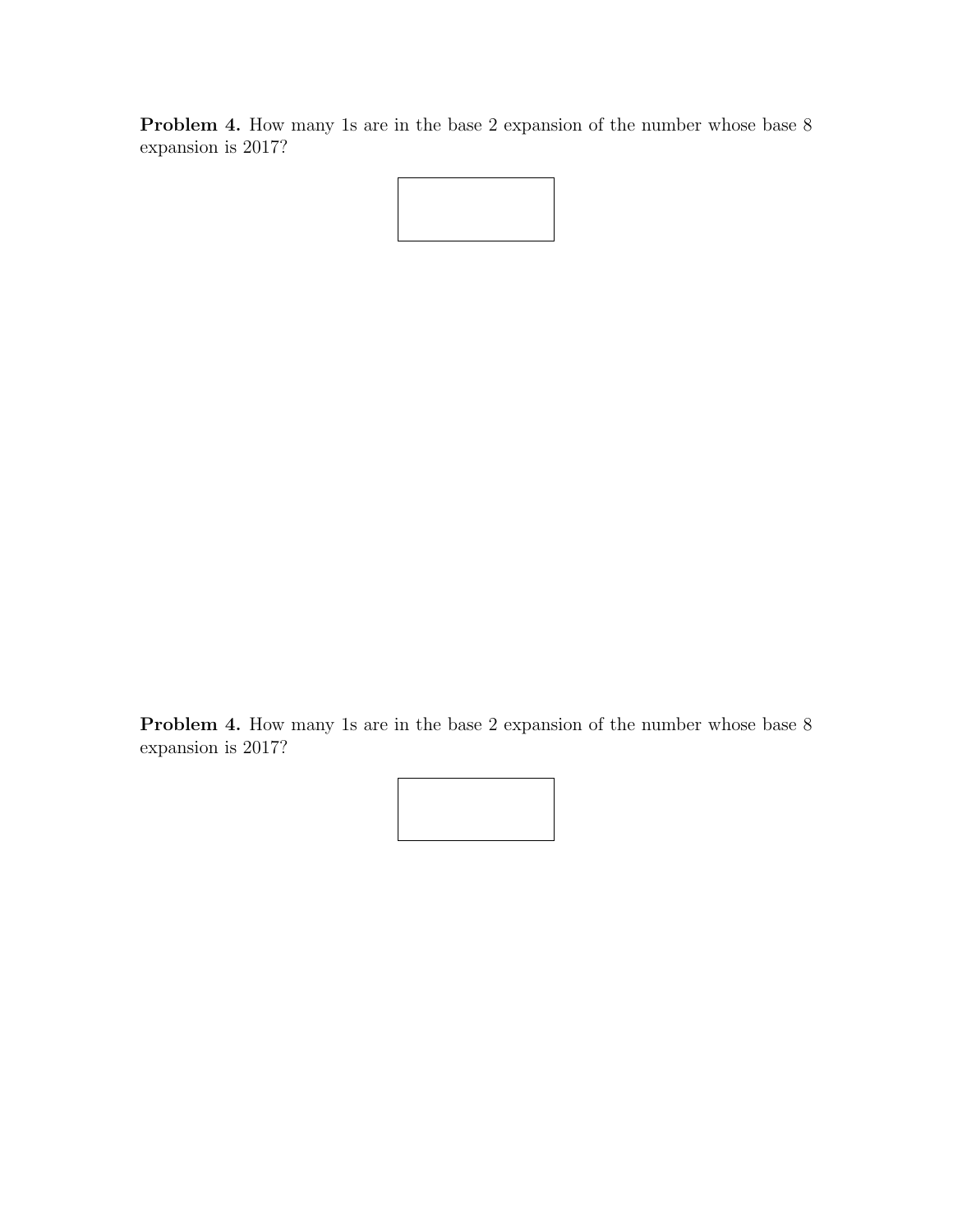**Problem 5.** How many ordered pairs of positive integers  $(x, y)$  satisfy  $x + y \le 100$ ?



**Problem 5.** How many ordered pairs of positive integers  $(x, y)$  satisfy  $x + y \le 100$ ?

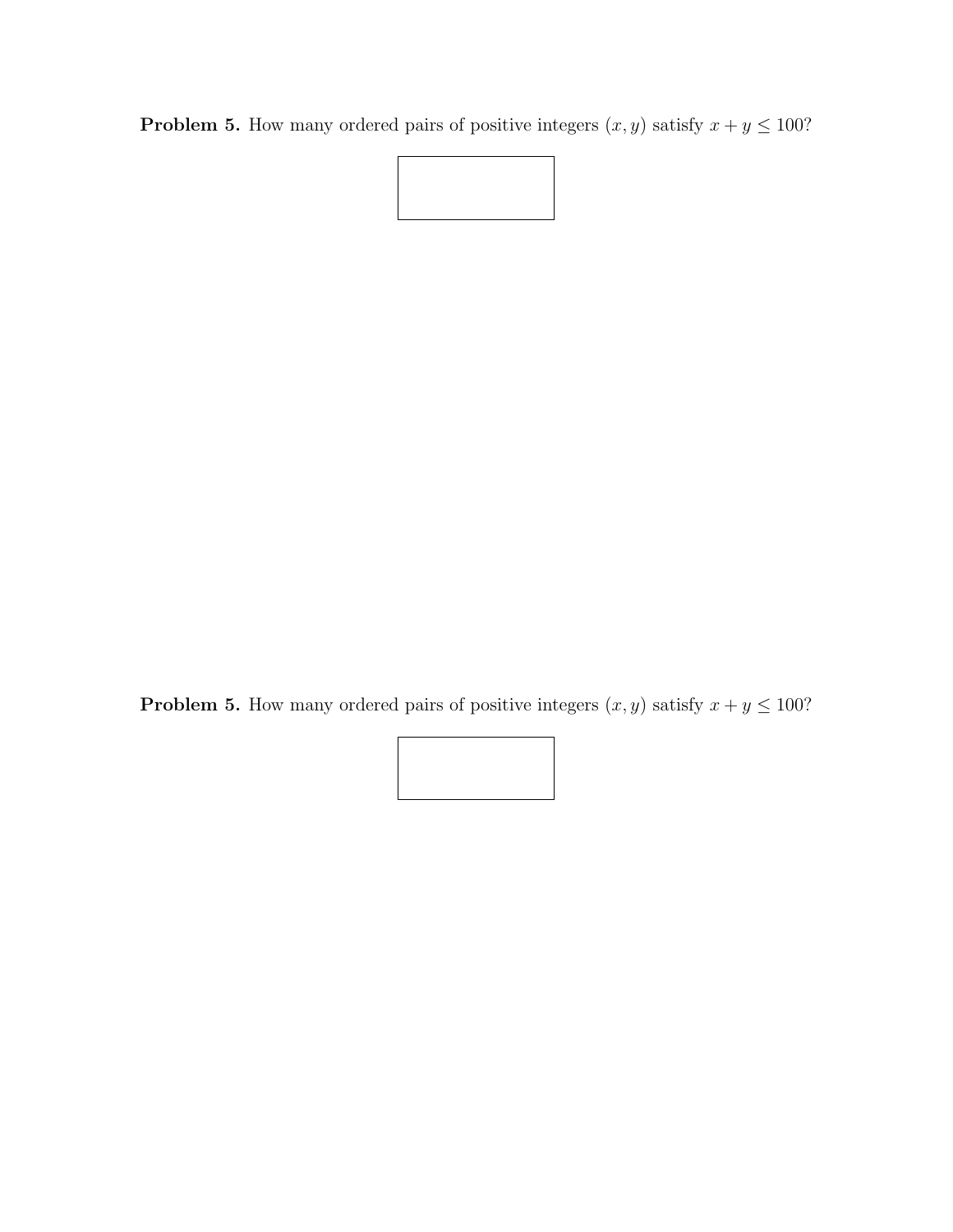**Problem 6.** What is the largest number of lines you can draw through  $(0, 0)$  in the xy-plane with the property that the angle between any two of them is the same?

**Problem 6.** What is the largest number of lines you can draw through  $(0, 0)$  in the xy-plane with the property that the angle between any two of them is the same?

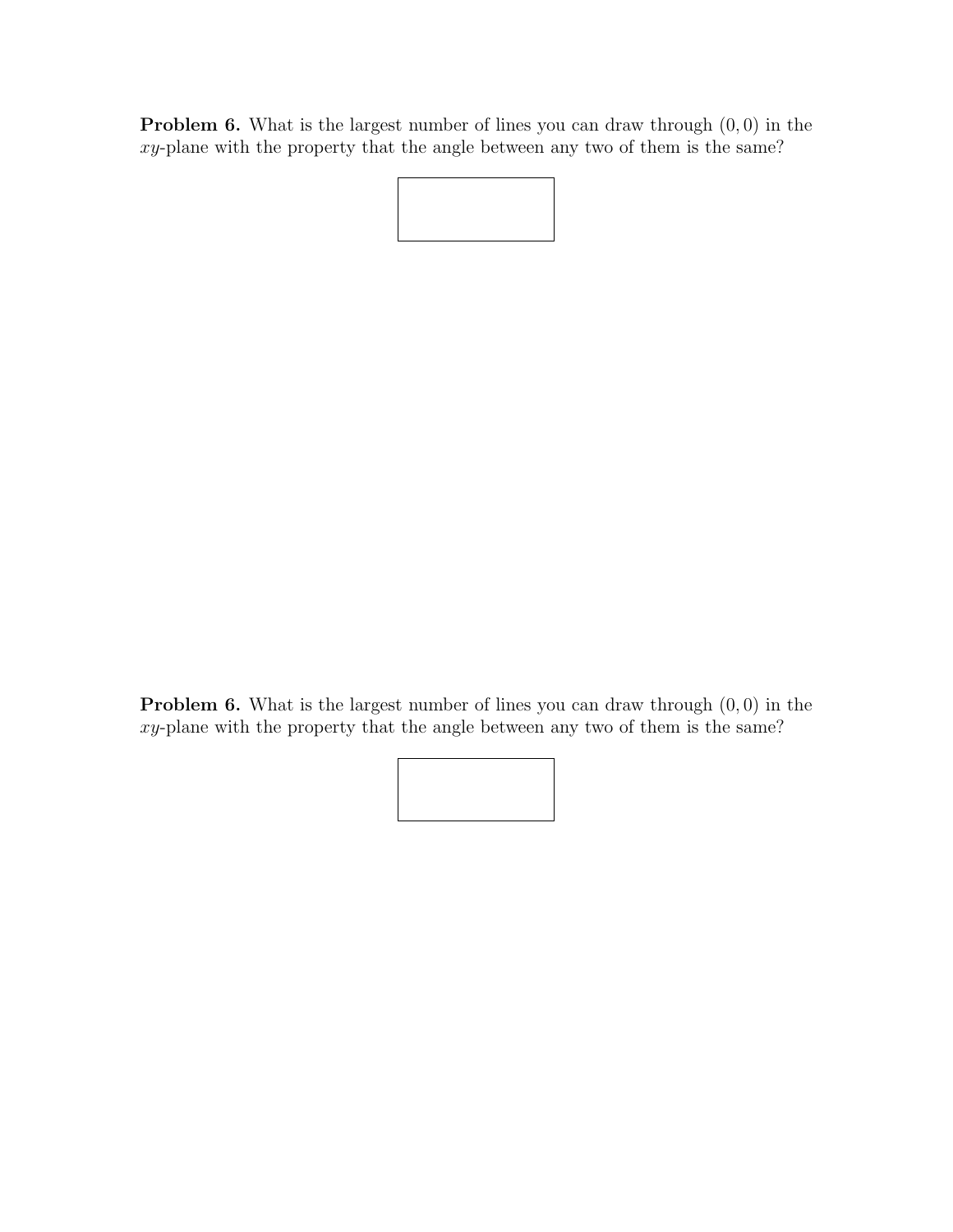**Problem 7.** How many of the coefficients of  $(2x + \frac{1}{2})$  $(\frac{1}{2}y)^8$  are integers, after simplifying?



**Problem 7.** How many of the coefficients of  $(2x+\frac{1}{2})$  $(\frac{1}{2}y)^8$  are integers, after simplifying?

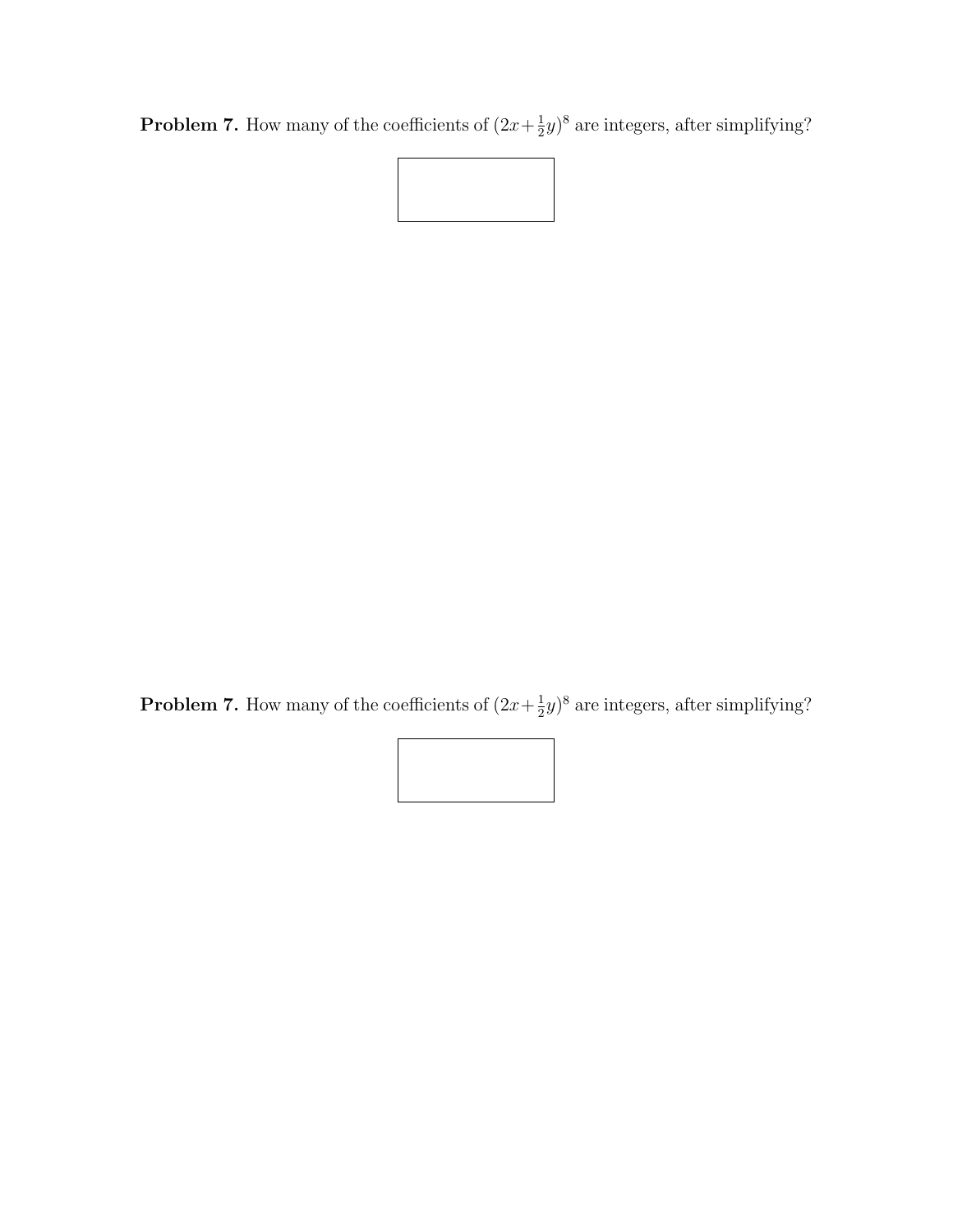Problem 8. What is the length of the shortest path in the xy-plane that starts at  $(1, 1)$ , touches the *x*-axis, and ends at  $(2, 2)$ ?

Problem 8. What is the length of the shortest path in the xy-plane that starts at  $(1, 1)$ , touches the x-axis, and ends at  $(2, 2)$ ?

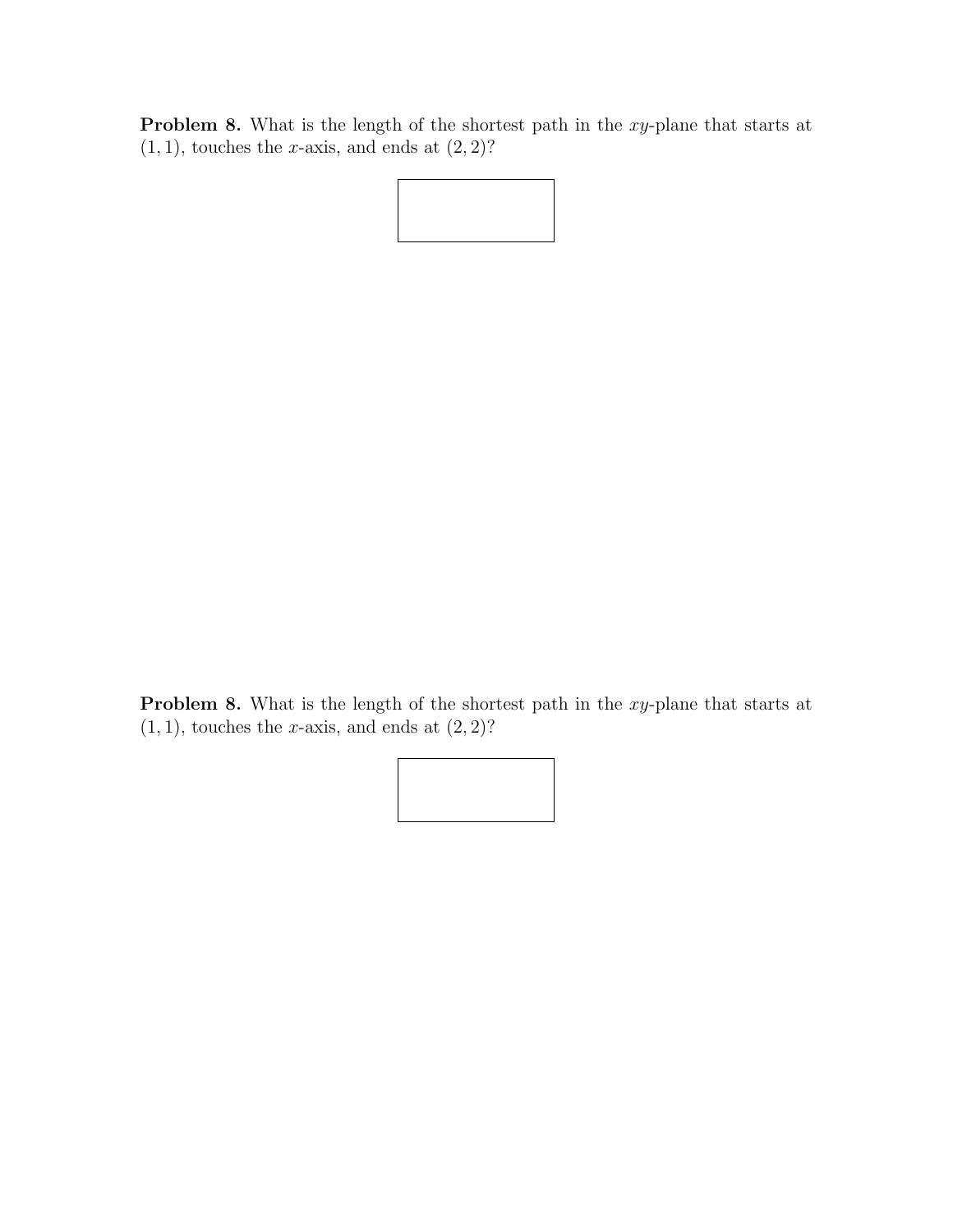**Problem 9.** If x and y are positive integers satisfying  $\ln(x+y) = \ln(x) + \ln(y)$ , what is  $x^2 + y^2$ ?

**Problem 9.** If x and y are positive integers satisfying  $\ln(x+y) = \ln(x) + \ln(y)$ , what is  $x^2 + y^2$ ?